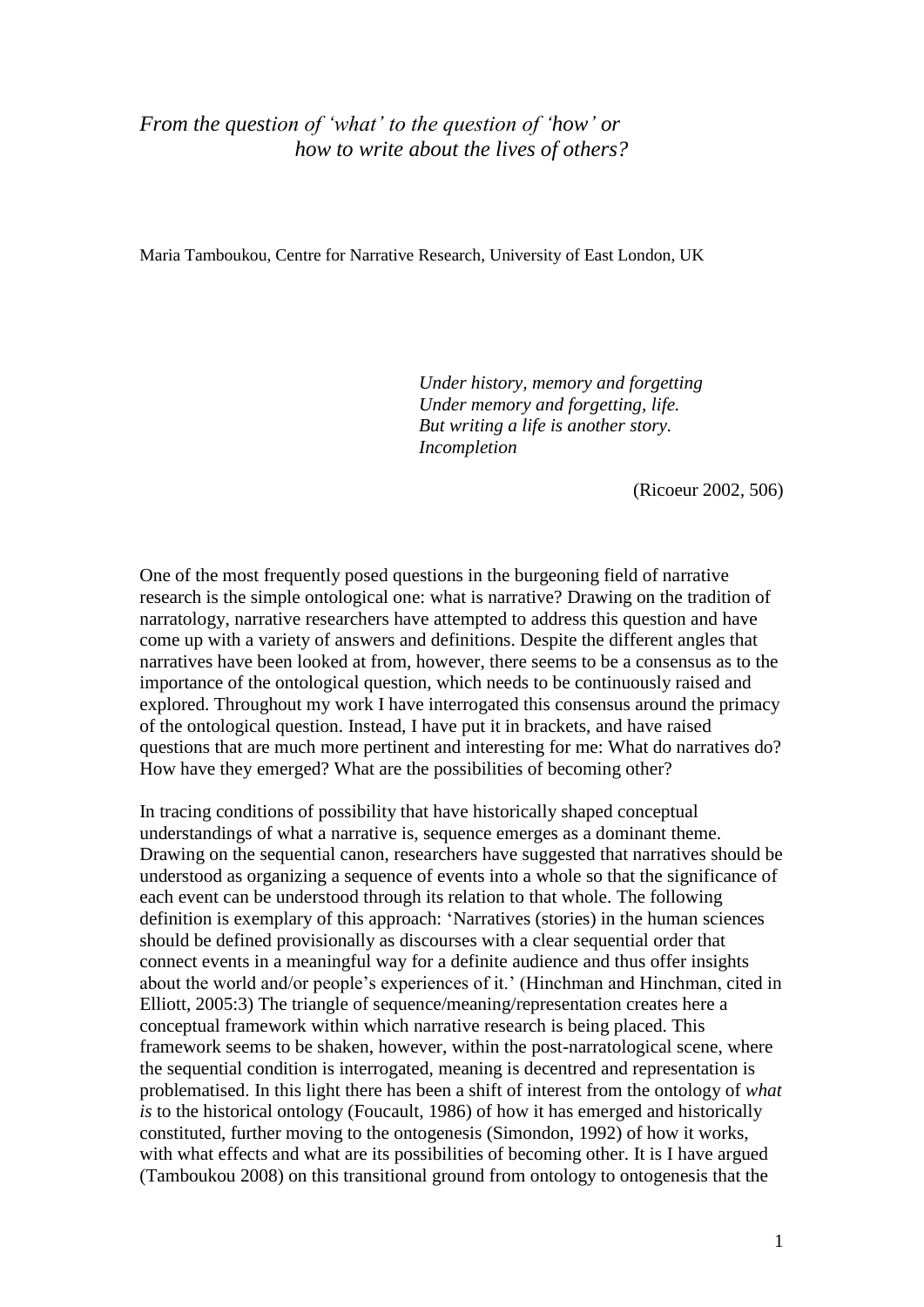conceptual triangle of sequence/meaning/representation should be interrogated and narratives should be theorized as entities open to constant becomings, stories in becoming. In this light, it is to the consideration of process, rather than sequence, that the interest in narrative research should shift.

Process as an organising plane derives from a conception of time as simultaneity and duration, where past, present and future co-exist in the 'now' of narratives. Narratives are therefore taken as events that express *moments of being* crystallized into narrative forms. These narrativised moments however, create conditions of possibility for more stories to emerge. As Hannah Arendt has poetically put it, 'The world is full of stories, of events and occurrences and strange happenings, which wait only to be told, and the reason why they usually remain untold is […] lack of imagination' (1968, 97)

Narratives are indeed at the heart of how Arendt conceptualizes the human condition. Drawing on the Aristotelian notion of *energeia, [action]* Arendt's thesis is that 'action as narration and narration as action are the only things that can partake in the most "specifically human" aspects of life' (Kristeva 2001, 41). As the only tangible traces of the human existence, stories in Arendt's thought evade theoretical abstractions and contribute to the search of meaning by revealing multiple perspectives while remaining open and attentive to the unexpected, the unthought-of; they 'respect the contingency of action' (Guaraldo 2001, 214) and express the unpredictability of the human condition. In doing so stories ultimately reconfigure the sphere of politics as an open plane of horizontal connections, wherein the past can be remembered and the future can be reimagined. This is how I am led to my own work: what it means to narrate the moment/the event, to tell stories whose end you do not know but you actively want to re-imagine and hence my fascination with the notion of narratives as 'portraits of moments' in writing about women's life stories. (See Tamboukou 2010a, b, c).

The phrase 'portraits of moments' comes from Hannah Arendt's (2000) biography of *Rahel Varnhagen: the story of a Jewish woman*. The book was first published in 1957 when Arendt was already living in the States but it was actually her second doctoral thesis, the *habilitation* that would give her the right to teach at in the German academic system. Arendt's supervisor was Karl Jaspers and following his idea of problematizing what it means to be German, Arendt wanted to problematize Jewish identity and particularly the problem of Jewish acculturation. She thus studied Rahel Varnhagen's letters and diaries and then wrote her story interweaving disparate moments and events into a drawing that had a meaning.

But is it possible Cavarero (2000) has asked to tell a story that has a meaning? This was my challenge in writing a genealogy of the female self in art where I mostly drew on women artists' letters and diaries which I conceived, theorised and analysed as 'portraits of moments' linking them, to another significant proposition, what Arendt has called: 'writing from within', which I will now discuss.

In her approach to life writing Arendt is not concerned with the narratologists' obsession with sequence, particularly temporal sequence; she actually thinks that stories should reveal what sequence often covers: 'the story reveals the meaning of what otherwise would remain the unbearable sequence of sheer happenings.' (Arendt, 1968, 104) Rather than following the imperative of the beginning, middle and end of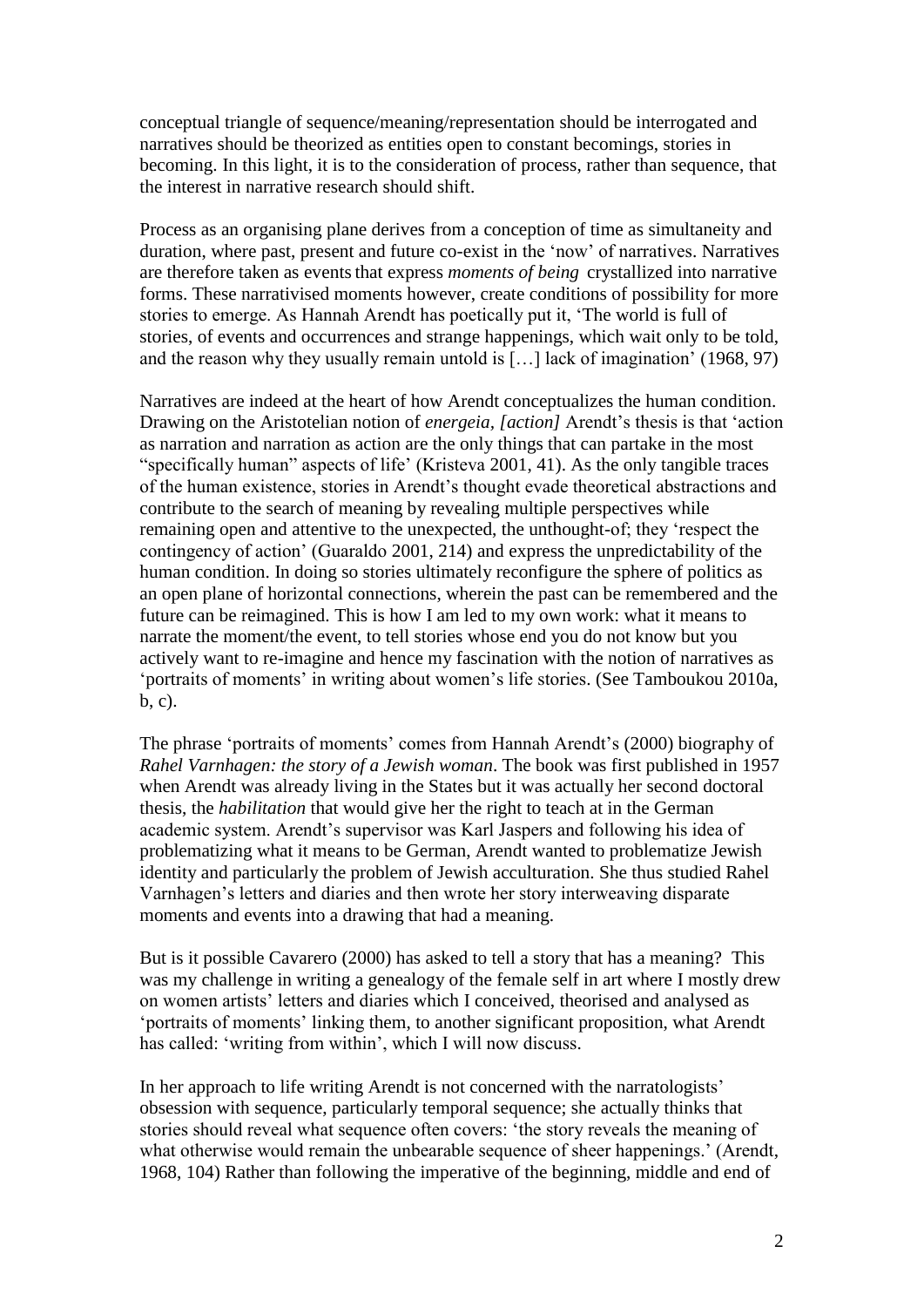the Aristotelian *Poetics*, Arendt's interest lies with the importance of narrative agency and closure in Aristotle's *Nicomachean Ethics.* As Julia Kristeva pithily notes in this philosophical text 'the art of narrative resides in the ability to condense the action into an exemplary moment, to extract it from the continuous flow of time, and reveal a *who*.' (2001, 16) This interest in freezing the exemplary moment wherein human beings reveal themselves to the world through action and speech also differs from Ricoeur's theories that focus on the interrelation between temporality and narrativity. While Arendt's interest lies in the moment of action and speech, Ricoeur emphasizes the importance of the plot in the formation of narrative identity and dismisses the 'now' as concealing the 'true constitution of time.' (Ricoeur 1981, 166)

Although Arendt highlights the importance of stories in creating meaning she makes the distinction between revealing meaning and defining it, thus pointing to the impossibility of pinning down what stories are about or what subjects should be or do. 'It is true', she notes 'that storytelling reveals meaning without committing the error of defining it.' (1968, 105) It has to be noted here however that as an existential concept 'meaning' remains rather elusive in Arendt's work. As Lewis and Sandra Hinchman have pithily noted, meaning for Arendt 'became a jigsaw puzzle, whose pieces are distributed among actors in the public realm, spectators, poets, historians and philosophers.' (1994, 164)

Still, who is this 'evasive' meaning addressed to? Who is the audience of these stories? Sheldon Wolin has commented that for Arendt 'audience is a metaphor for the political community whose nature is to be a community of remembrance.' (1977, 97) In this light it is important to remember that closure refers here to the power of stories to reveal the meaning of actions and thus complete them; it does not refer to the closure of the story itself, the Aristotelian *telos*, the end of the plot.

Liliane Weissberg has commented that for Arendt, 'biography reflects on an individual life, but this life becomes public for history.' (2000, 18) But how can this be done? What does it mean to write from within, while you also write for history? Arendt's approach is controversial in that she attempts to write about *inner lives* keeping a distance from what Foucault (2000) has famously criticized as the 'sciences of man'. As Weissberg notes, 'instead of a psychological analysis, [Arendt] proposes a turn outward, to the mimetic gesture … she addresses the notion of action and speaks of the public self in terms of performance.' (2000, 19)

In writing Varnhagen's a life *from the inside,* Arendt did not discuss external facts, unless they were absolutely necessary, but she did not write within the biographical discourse of introspection either. She was interested in the life and actions of the mind, not of the soul or the psyche. The biographer, she has further argued, has to respect the life she is writing about and should refrain from investing the biographical subject with meanings she might neither recognize, nor understand. How to keep psychology or psychoanalysis at bay while at the same time writing about the subject's inner life has been of course a difficult and risky endeavour, but still an exciting path to follow in life writing, the idea of 'writing from within.' (Weissberg 2000, 5)

Arendt never wrote an autobiography. However *Rahel Varnhagen* has been considered and discussed as coming very close to an intellectual autobiography; in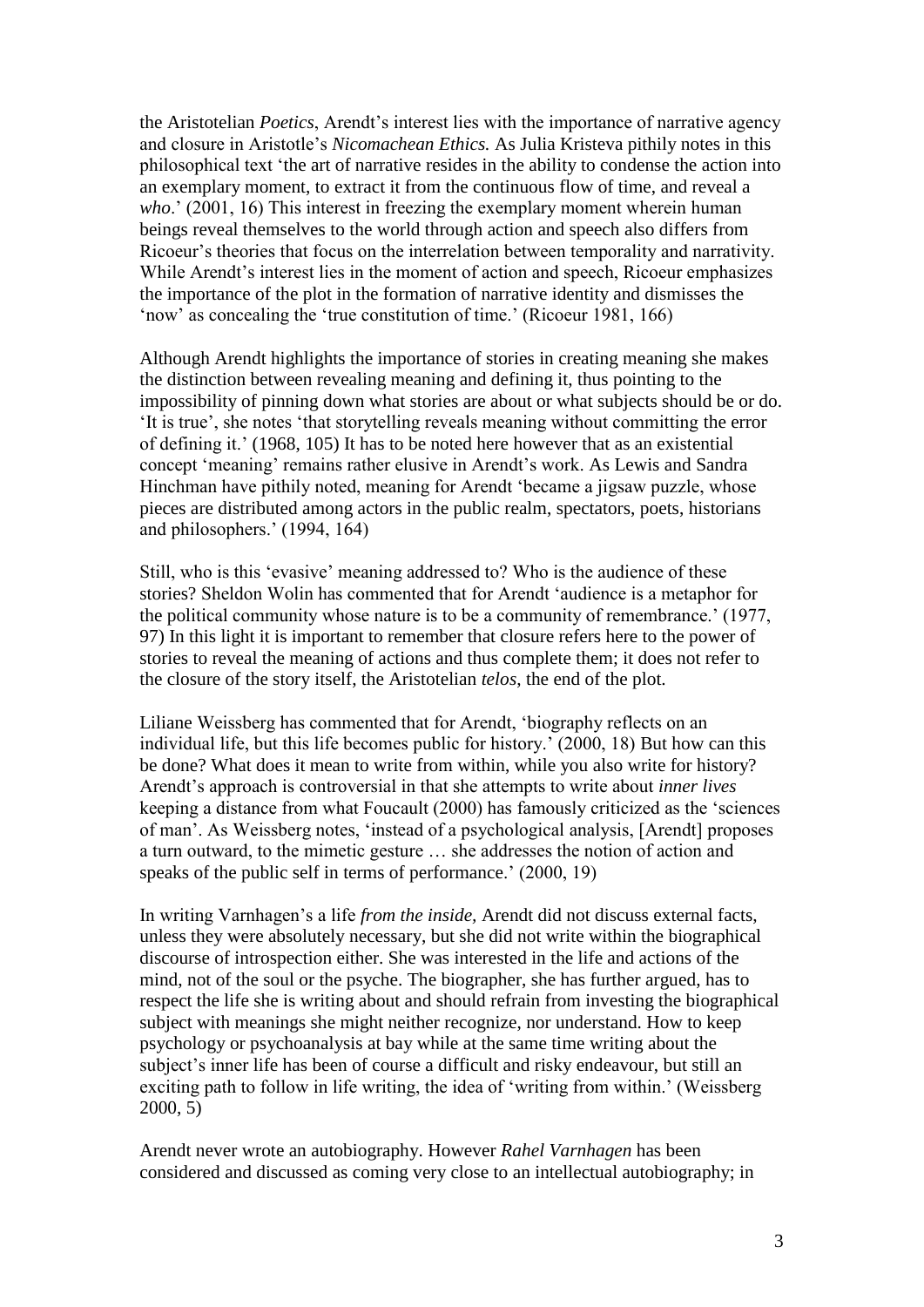writing Varnhagen's biography, Arendt looks at the shape of a life that has been completed and responds to it with intellectual rigour and unbounded passion: as her biographical subject, Varnhagen would ultimately become for Arendt, 'my closest friend, though she has been dead for some hundred years.' (in Weissberg 2000, 5) Apart from unfolding Arendt's philosophical ideas and concerns, what is autobiographical in Varnhagen's biographical text however?

As Weissberg has pithily commented, Arendt's inner biography was only possible if staged as an autobiography, 'as a fictitious act seemingly necessary if one wants to come close to a life.' (6) To do that, Arendt had to imagine herself as participating in Varnhagen's life, following the public life of her salon, reading, transcribing and rewriting her letters and her diary entries, discussing the dreams Varnhagen had jotted down, not as interpretations of repressed thoughts or emotions, but as questions that entered the realm of the day, and ultimately became 'narratives of the day.' (6) Weissberg therefore observes that writing a story *from the inside* requires the author to retreat and allow the biographical subject to take the lead. This of course does not mean that the authorial intention is completely erased; it rather unfolds in parallel with the voice of the biographical subject, challenging as Weissberg has noted the power of the author.

Arendt wrote Varnhagen's biography very much drawing on her correspondence. Varnhagen's life was thus written in letters, conceived as 'portraits of moments': 'I want a letter to be the portrait of a moment: that in which it is written'. (in Weissberg 2000, 11). It is also interesting to note here that in her preface to Varnhagen's biography, Arendt uses the notion of 'the portrait' to denote her biographical work: 'My portrait therefore follows as closely as possible Rahel's own reflections upon herself.' (Arendt 2000, 82)

I have followed Arendt's idea of the portrait in my work but rather than conceptualizing it as a dyadic relationship between the author and the biographical subject I have drawn instead on the idea of the portrait as a painting that opens up a performative scene, a dialogic space wherein the subject, the researcher and the reader meet, interact and negotiate meaning about subjects and their world. In this light the portrait becomes a site of mediation and communication enabling the emergence of a multiplicity of meanings and traces of truth. Moreover the autobiographical subject of the analysis, far from being essentialised, pinned down in a fixed subject position, or encased within the constraints and limitations of her story, becomes a 'narrative persona' (Tamboukou 2010b, 180), who responds to the theoretical questions and concerns of the researcher, without necessarily validating them with 'the evidence of experience' (Scott 1991).

Although my initial idea of the narrative persona comes from a synthesis of Deleuze and Guattari's (1994) notion of the conceptual persona of the philosopher (as Socrates for Plato) and the aesthetic figure of the artist (as Jane Eyre for Brontë), it is in Arendt's work again that the concept has been ultimately grounded: As Arendt notes in her book *On Revolution,* the roots of *the persona* are to be found in ancient drama wherein it has a twofold function: a) as a mask disguising the actor in theatre and b) as a device that although disguising would allow the voice of the actor to sound through. (1990*,* 106) In the Roman times, *the persona* passes from the theatre to the legal realm and it means a legal personality, a right-and-duty bearing person, a Roman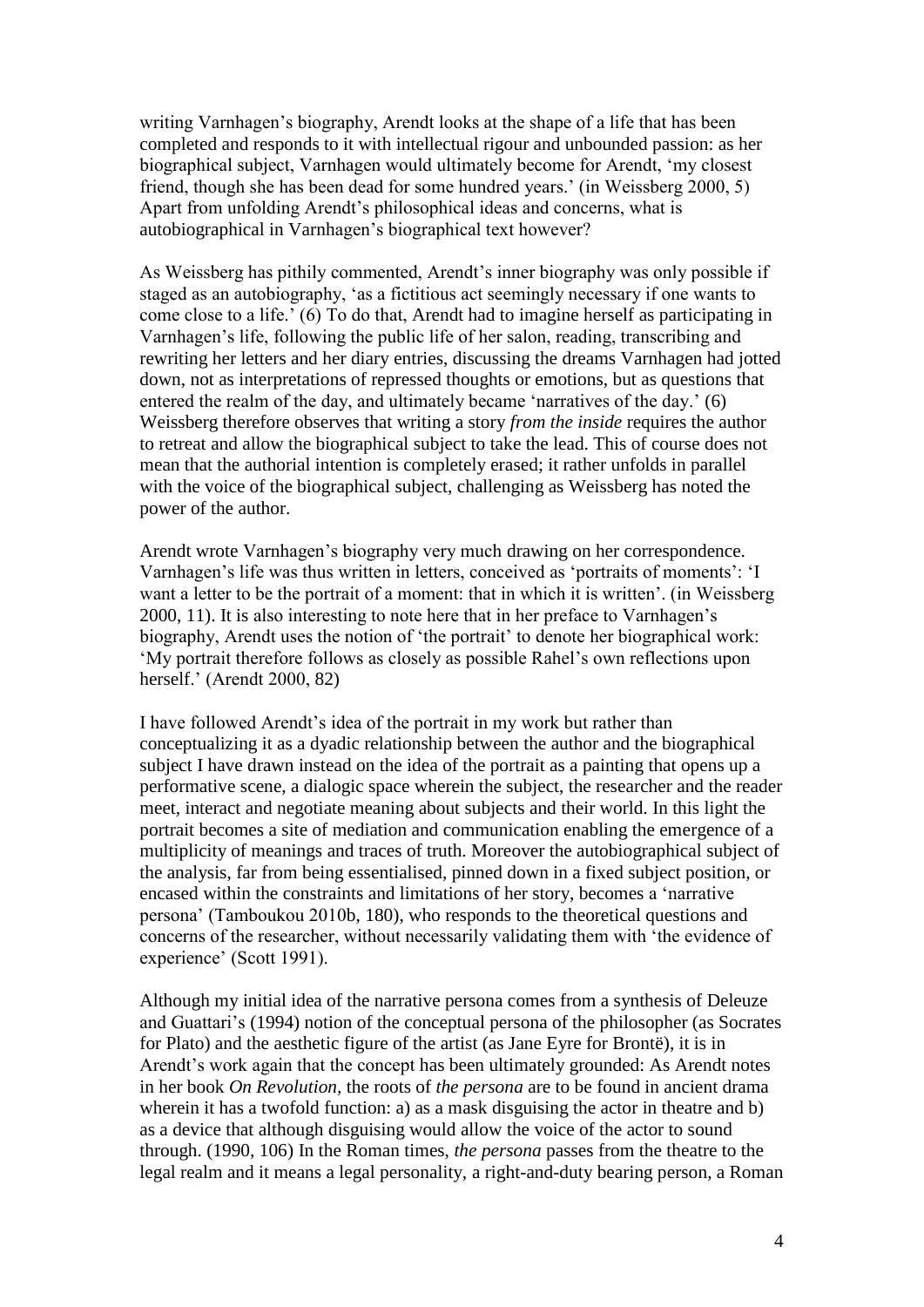citizen, not any natural person. So what we have is: the drama persona and the legal persona.

In this context my narrative persona is a dramatic figure and it is through her story that certain concepts can be rehearsed and dramatised so that their enactment can create a scene for dialogic exchanges and interactions. But also in its legal dimension the narrative persona takes up a position in discourse and assumes her rights as a subject. This positioning does not essentialise her but creates a person with whom one can be in dialogue, but also to whom one is responsible. 'A right-and duty bearing person, created by the law and which appears before the law' (1990*,* 107) becomes in my case a person created by her narrative, which appears in the order of discourse, but to whom I am accountable having taken up the responsibility of presenting her story as an Arendtian design that has a meaning; the latter is open to interpretation and negotiation between you as audience/viewers/readers, myself as an author and narrative researcher and my narrative persona, whose stories should be open to all.

## *Narrative connections*

What I have argued in this paper is that I am not interested in setting the boundaries of what narratives are but rather in charting possibilities of what they can do; this is because narratives are inserted in the web of actions and deeds, which as Arendt says is boundless (1998). I am thus interested in studying narratives as process and as events because it is in the study of process that we can have the chance to follow the uncertainty and unpredictability of action as well as have a glimpse at moments/events, wherein new beginnings erupt, new subjectivities emerge—albeit as narrative personae—and freedom can once more be remembered and re-imagined.

## References

Arendt, H. 1968. *Men in Dark Times.* New York: Harvest Books.

- Arendt, H. (1990) *On Revolution.* [1963] London: Penguin.
- Arendt, H. 1998. *The Human Condition* [1958]. Chicago: University of Chicago Press.
- Arendt, H. 2000. *Rahel Varnhagen: The Life of a Jewess.* [1957] Liliane Weissberg (ed). R. and C. Winston (trans). Baltimore: The Johns Hopkins University Press.
- Cavarero, A. 2000. *Relating Narratives: Storytelling and Selfhood.* P. A. Kottman. (trans). London: Routledge.
- Deleuze, G. and Guattari, F. 1994. *What is Philosophy?* Graham Burchell and Hugh Tomlinson (trans). London, New York: Verso.
- Elliot, J. 2005. *Using Narrative in Social Research: Qualitative and Quantitative Approaches*. London: Sage.
- Foucault, M. 1986. 'What is Enlightenement?' in P. Rabinow (ed.) *The Foucault Reader.* Harmondsworth: Peregrine.
- Guaraldo, O. 2001. *Storylines: Politics, History and Narrative from an Arendtian Perspective.* Jyväskulä: Sophi. Arendt, Hannah. 1968. *Men in Dark Times.* New York: Harvest Books.